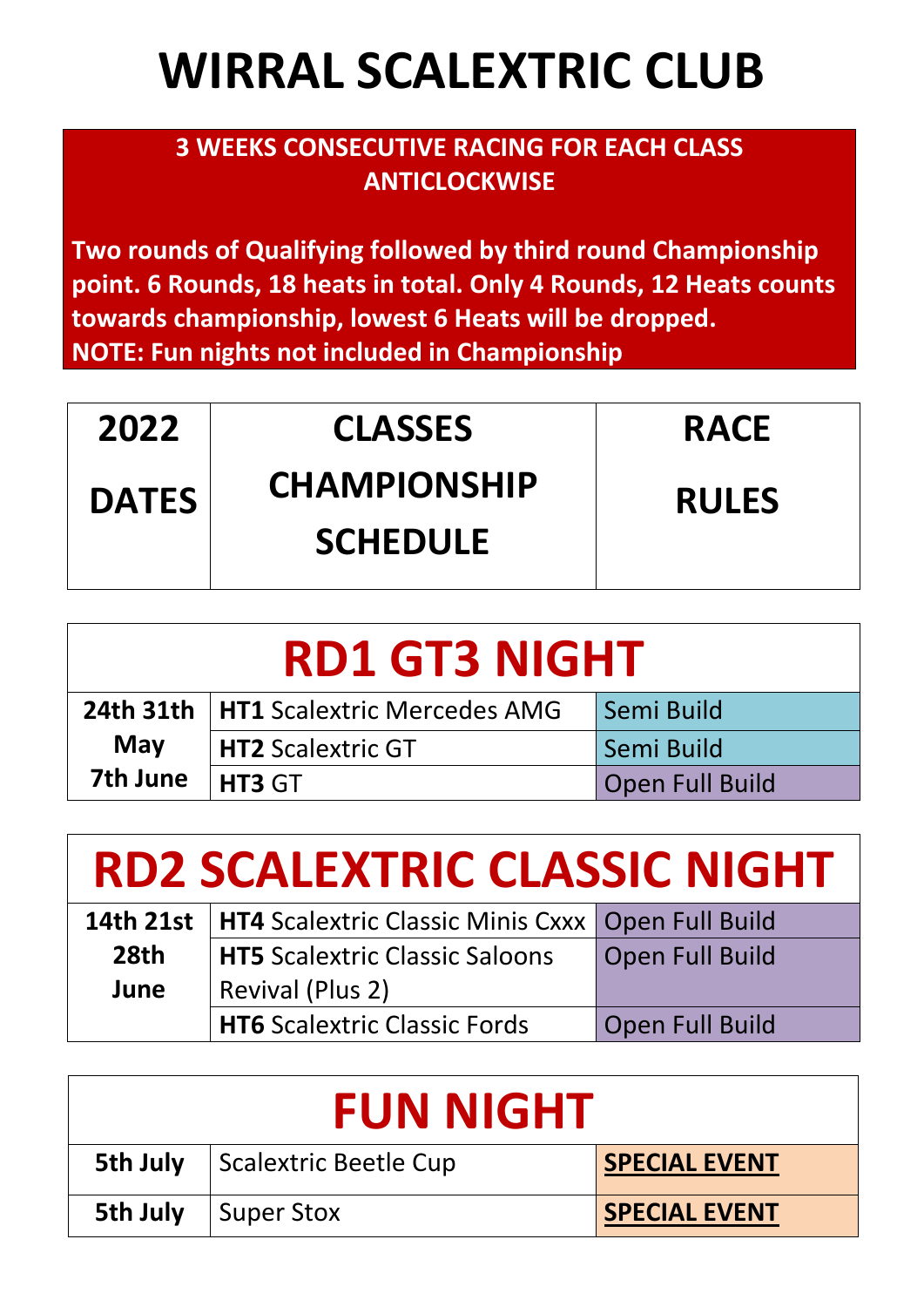| <b>RD3 REVOSLOT AND 1:24 NIGHT</b> |                                      |                             |
|------------------------------------|--------------------------------------|-----------------------------|
| 12 <sub>th</sub>                   | <b>HT7</b> 1:24 Classic Touring Cars | <b>Standard out the Box</b> |
|                                    | 19th 26th   HT8 GT1/GT2/GT3          | <b>Standard out the Box</b> |
| July                               | HT9 Porsche 911 Cup                  | <b>Standard out the Box</b> |

| <b>RD4 SPORTS CAR NIGHT</b> |                                   |                 |
|-----------------------------|-----------------------------------|-----------------|
| 2nd 9th                     | <b>HT10 Goodwood Revival Soft</b> | Open Full Build |
| <b>16th</b>                 | Top                               |                 |
| Aug                         | Pre 1966 Front Engine             |                 |
|                             | <b>HT11 Goodwood Revival Hard</b> | Open Full Build |
|                             | Top                               |                 |
|                             | Pre 1966 Front Engine             |                 |
|                             | <b>HT12 Thunder Saloons</b>       | Open Full Build |

| <b>FUN NIGHT</b> |                                         |                      |
|------------------|-----------------------------------------|----------------------|
|                  | <b>23rd Aug</b>   Scalextric Beetle Cup | <b>SPECIAL EVENT</b> |
|                  | <b>23rd Aug</b>   Super Stox            | <b>SPECIAL EVENT</b> |

| <b>RD5 OPEN WHEELER</b> |                                       |                             |
|-------------------------|---------------------------------------|-----------------------------|
| 30th Aug                | <b>HT13</b> Single Seater F1 Pre Wing | <b>Open Full Build</b>      |
| <b>6th 13th</b>         | 1966                                  |                             |
| <b>Sep</b>              | (Keep to the Spirit)                  |                             |
|                         | <b>HT14 Classic F1 PoliCar</b>        | <b>Standard out the Box</b> |
|                         | HT15 Modern F1                        | <b>Standard out the Box</b> |